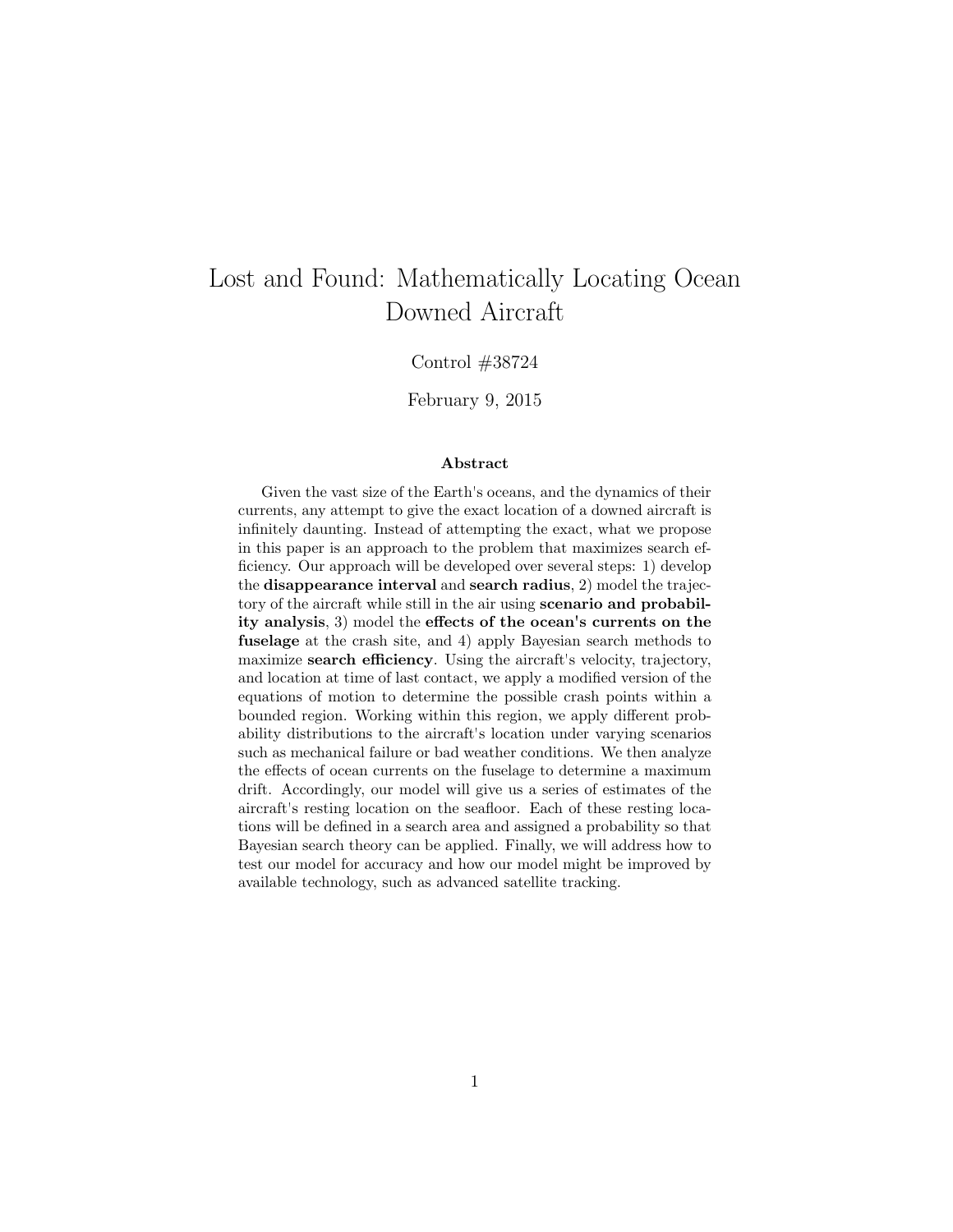## Contents

| 1                 | Introduction                                                                                                                                                                                                                                        | 3              |
|-------------------|-----------------------------------------------------------------------------------------------------------------------------------------------------------------------------------------------------------------------------------------------------|----------------|
|                   | 1.1<br>Outline of Our Approach                                                                                                                                                                                                                      | $\sqrt{3}$     |
|                   | 1.2                                                                                                                                                                                                                                                 | 4              |
|                   | $1.3\,$                                                                                                                                                                                                                                             | 5              |
| $\bf{2}$          | <b>Probability Density of Mayday Indicators</b>                                                                                                                                                                                                     | 5              |
|                   | 2.1                                                                                                                                                                                                                                                 | 5              |
|                   | 2.2<br>Mechanical Failure Scenario                                                                                                                                                                                                                  | 6              |
| 3                 | <b>Modeling Crash Sites</b>                                                                                                                                                                                                                         | 7              |
|                   | 3.1                                                                                                                                                                                                                                                 | 7              |
|                   | Trajectory of Aircraft From Mayday Indicator<br>3.2                                                                                                                                                                                                 | $\overline{7}$ |
|                   | Determining Aircraft Crash Points<br>3.3                                                                                                                                                                                                            | 8              |
| $\overline{4}$    | <b>Modeling Aircraft Resting Location</b>                                                                                                                                                                                                           | 9              |
|                   | 4.1                                                                                                                                                                                                                                                 | 9              |
|                   | 4.1.1<br>Weight of Fuselage $\dots \dots \dots \dots \dots \dots$                                                                                                                                                                                   | 9              |
|                   | 4.1.2<br>Inertia of Fuselage $\ldots \ldots \ldots \ldots \ldots \ldots$                                                                                                                                                                            | 10             |
|                   | 4.1.3                                                                                                                                                                                                                                               | 10             |
|                   | 4.2                                                                                                                                                                                                                                                 | 10             |
|                   | 4.2.1                                                                                                                                                                                                                                               | 10             |
|                   | 4.2.2<br>Wind<br>$\mathcal{A}$ , and a set of the set of the set of the set of the set of the set of the set of the set of the set of the set of the set of the set of the set of the set of the set of the set of the set of the set of the set of | 11             |
|                   | 4.2.3                                                                                                                                                                                                                                               | 12             |
|                   | Forecasting the Sinking Pattern<br>4.3                                                                                                                                                                                                              | 12             |
|                   | 4.3.1<br>Sinking Upon Impact                                                                                                                                                                                                                        | 12             |
|                   | 4.3.2<br>Drifting Before Sinking $\ldots \ldots \ldots \ldots \ldots$                                                                                                                                                                               | 13             |
| 5                 | <b>Locating Aircraft in Search Areas</b>                                                                                                                                                                                                            | 14             |
|                   | Application of Bayesian Search Theory<br>5.1                                                                                                                                                                                                        | 14             |
|                   | 5.2<br>Recommended Search Vehicles                                                                                                                                                                                                                  | 15             |
|                   | If Survivors are Found<br>5.2.1                                                                                                                                                                                                                     | 15             |
|                   | 5.2.2<br>If No Survivors are Found $\ldots \ldots \ldots \ldots$                                                                                                                                                                                    | 15             |
| 6                 | <b>Testing the Model</b>                                                                                                                                                                                                                            | 15             |
| 7                 | <b>Improving the Model</b>                                                                                                                                                                                                                          | 16             |
|                   | 7.1                                                                                                                                                                                                                                                 | 16             |
|                   | Application of Global Tracking Systems<br>7.2                                                                                                                                                                                                       | 17             |
| 8                 | Conclusion                                                                                                                                                                                                                                          | 17             |
| 9                 | <b>Executive Summary</b>                                                                                                                                                                                                                            | 19             |
| <b>References</b> |                                                                                                                                                                                                                                                     |                |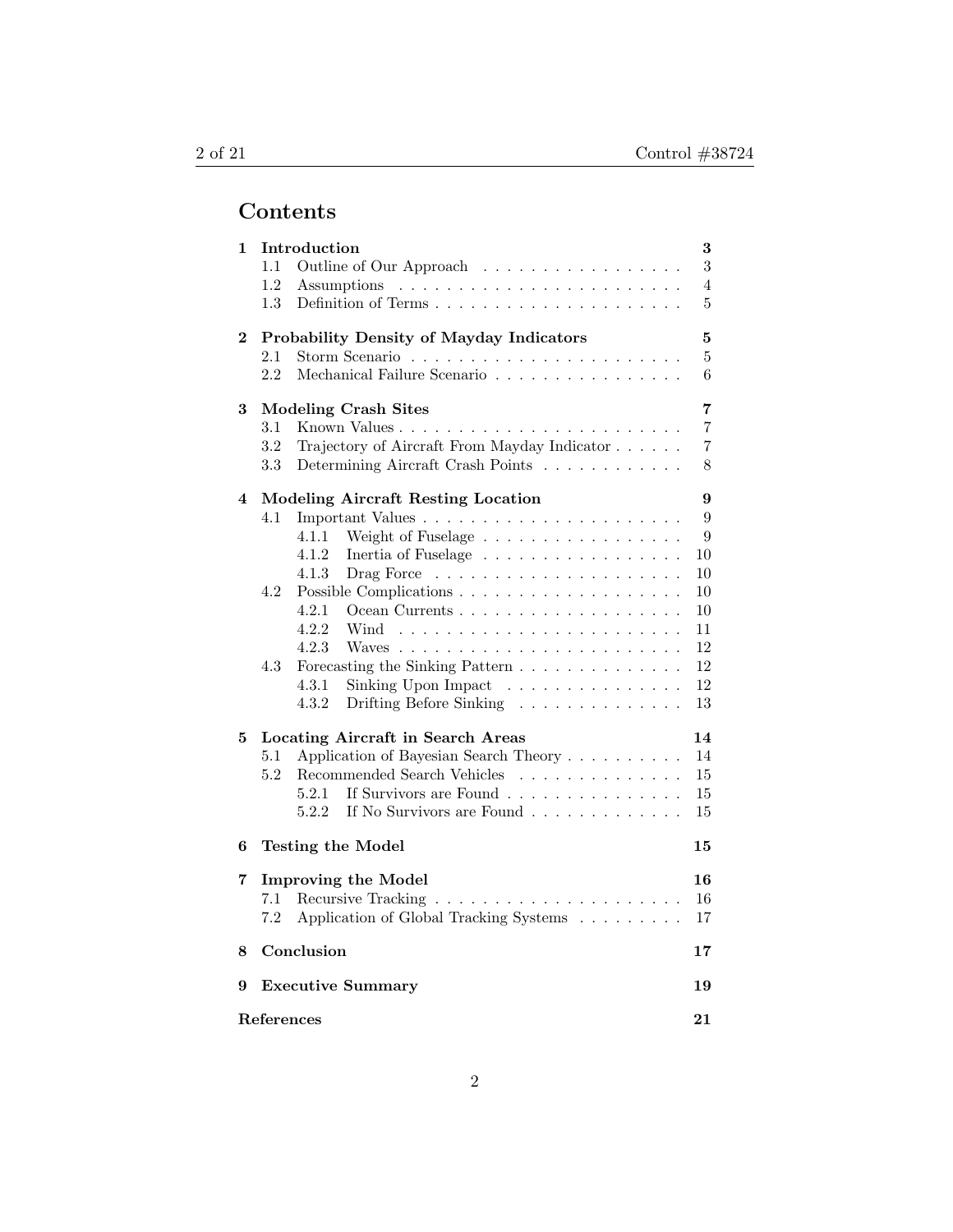## 1 Introduction

Given recent events concerning ocean downed aircraft, we understand that efficient methods and models are needed to aid search and rescue efforts. The sheer size of the Earth's oceans render any search and rescue efforts formidable and so we will utilize well-developed mathematical principles to aid in these efforts.

In this paper we present a model for locating aircraft lost at sea and presumed to be downed. Our model takes into account critical factors such as location, trajectory, and velocity at point of last contact. Additional factors considered in the model are aircraft mass as well as prevailing weather and ocean currents. This information is used in our model to determine the most likely crash and resting sites of the aircraft. The model maximizes search efficiency by minimizing the time it takes to locate the aircraft.

#### 1.1 Outline of Our Approach

The beginning of our paper will focus on developing the necessary framework for the model to work. Here we consider the reasons which may have caused the aircraft to go down. Reasons due to mechanical failure or severe weather have different implications on pilot reaction. Additionally, we consider the possible scenarios once the aircraft hits the ocean; it may sink or may drift for an undetermined amount of time before sinking. These scenarios are all considered throughout the development of the model. Our priorities are as follows:

## Develop the model: Search Efficiency

Throughout the development of our model, we use a modified versions of the equations of motion, probability distribution fitting, and Bayesian search methods. The motivating idea is to create efficient search techniques while working against a clock. We identify the most probable crash sites and a maximum search radius.

## Probability Density Fitting

Different distress scenarios imply different pilot reactions. We identify the most probable causes of an aircraft crash to be: extreme weather conditions or mechanical/human failure. Under this scenario analysis, we fit a probability density function centered on the most probable crash sites which are considered to be random variables.

## Bayesian Search Method

Given a bounded search region, we establish disjoint subregions each with an assigned probability of containing the fuselage. Within the sub regions, another probability of locating the plane is es-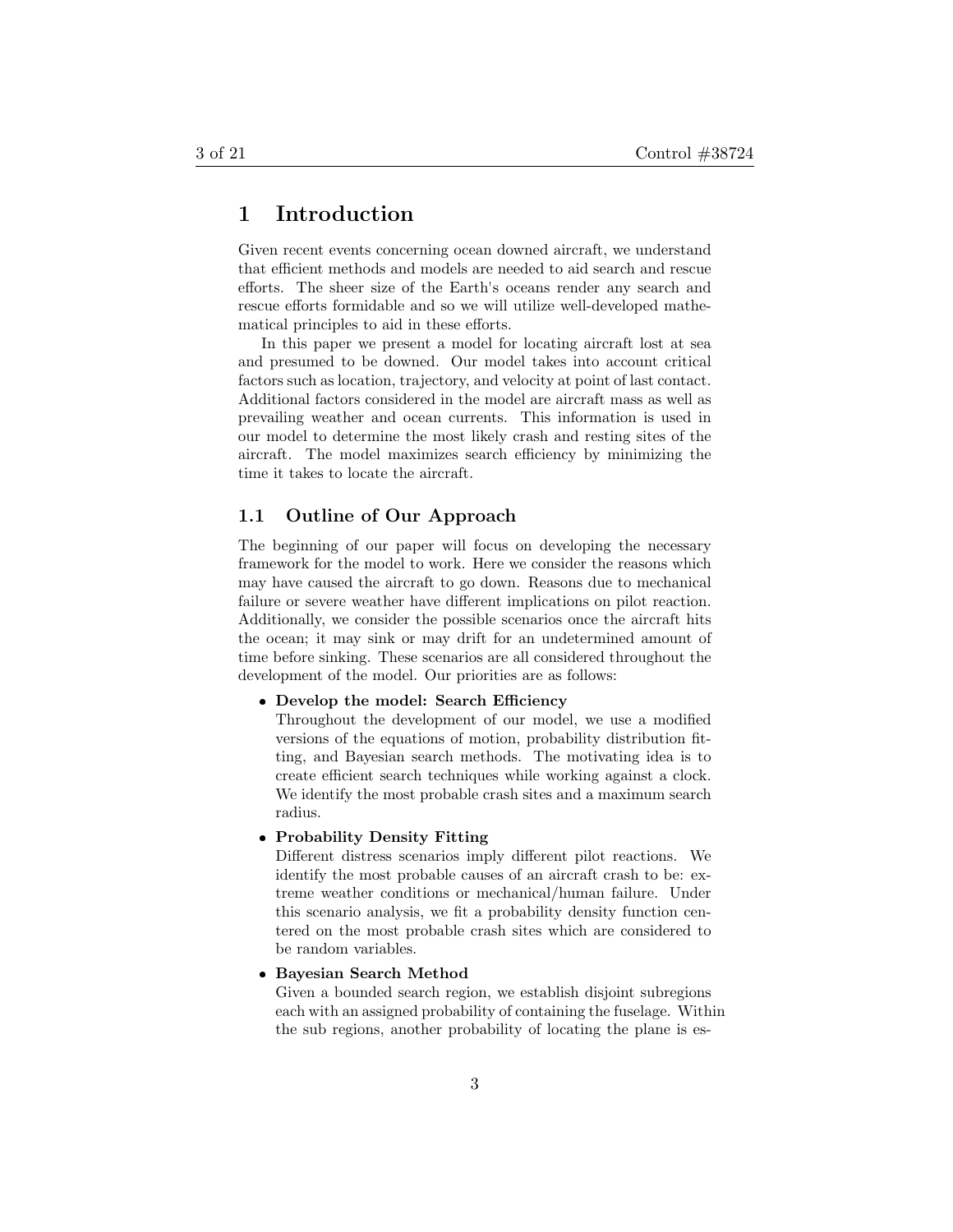tablished and is based on factors such as water depth, search equipment, and technology. Using Bayesian statistics, the results are a decreased probability in areas searched and increased probability in the other subregions. This may seem like common sense, but having an organized and systematic search method based on probability theory will aid any ocean search and rescue effort. Bayesian search methods were successfully employed in the location of Air France Flight 447 [2].

 Analysis of Results: Suggestions for Improvement and Implementation

Testing the model against unavailable real data proved difficult. What we are confident in is the approach to the problem and the modeling that we propose on maximizing the search efficiency. We offer suggestions for further improvement and implementation of the model through simulation in ocean search and rescue efforts.

#### 1.2 Assumptions

Due to the complicated nature of locating missing aircraft, we will introduce a few assumptions to our model.

- Any aircraft must communicate with air traffic control (ATC) every thirty minutes. With current technologies, communication between aircraft and ATC is more frequent for many aircraft and thirty minute intervals is standard for other aircraft following protocol. The thirty minute limit assumption gives a definite time frame to work within which the aircraft disappeared. Our model can be applied similarly in situations where radar contact is lost but the aircraft continues to send basic information (velocity, altitude, latitude and longitude) to satellite receivers (as many modern aircraft do).
- The aircraft has crashed due to outside forces (weather) or a mechanical error of some kind. Our model was not designed to analyze a hijacking or intentional crash off-course.
- When confronted with a storm, a pilot will fly above or through the storm. They will not attempt to fly around the storm unless given authorized permission from ATC. This is in line with protocol; a pilot will not alter course unless he is authorized to do so by ATC.
- The aircraft is not sending out any signals or information regarding its location. If this were the case, our model would not be necessary to locate the airplane.
- The aircraft will sustain damage upon crashing. Specifically, we will assume the fuselage has separated from the wings of the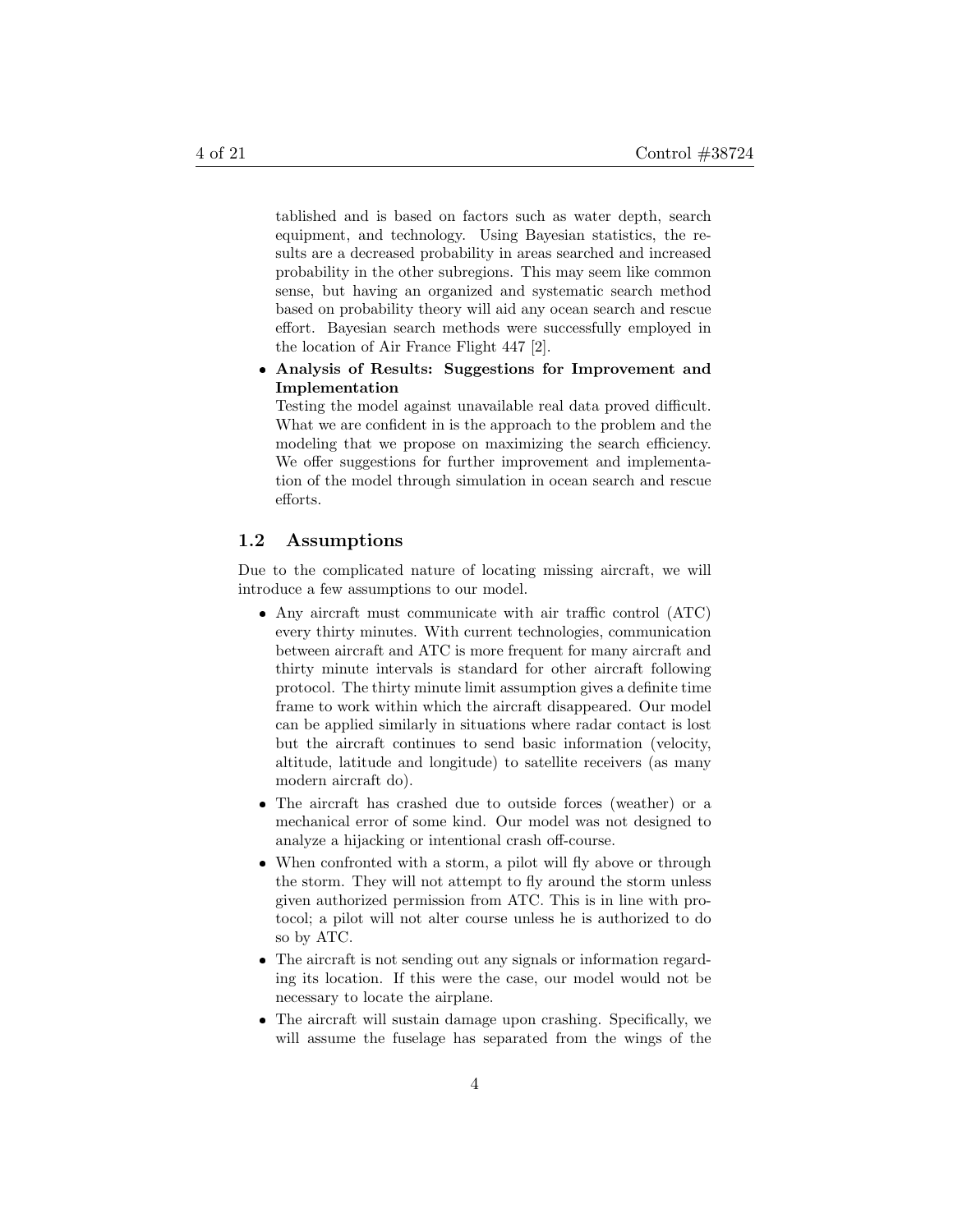aircraft. An aircraft is highly unlikely to undergo a major crash and lose communication abilities if it has not sustained major damage in some way.

#### 1.3 Definition of Terms

- Disappearance Interval: Time in between last point of contact and scheduled point of contact. If scheduled contact is not made, then the disappearance interval is the maximum of the time elapsed between points of contact. Our assumption is that the disappearance interval is thirty minutes.
- Search Efficiency: Governing search principle; constant update of high probability search areas through Bayesian analysis.
- Mayday Indicator: The location that the aircraft begins to lose control in the sky.
- Crash Point: The location that the aircraft makes contact with the water.
- Resting Location: The final location of the aircraft once it reaches the ocean floor.

## 2 Probability Density of Mayday Indicators

In order to apply the Bayesian search method, we first develop a probability density function (PDF) that will aid in prioritizing search areas within the established radius. We consider the two scenarios that motivate our model development whose characteristics prescribe distinct PDFs.

#### 2.1 Storm Scenario

Given our assumption that a pilot will fly above or into the middle of a storm, we consider the probable location of the craft as it is being taken down by the storm. In this sense, the mayday indicators are best modeled by a positively skewed log normal density function [10]:

$$
f(x) = \frac{1}{\sqrt{2\pi}\sigma} x \exp\left(-\frac{[\ln(x) - \mu]^2}{2\sigma^2}\right)
$$
 (1)

with the mean, mode, variance and skewness defined:

Mean: 
$$
e^{\mu + \sigma^2/2}
$$
 (2)

$$
Mode: \t e^{\mu - \sigma^2} \t\t(3)
$$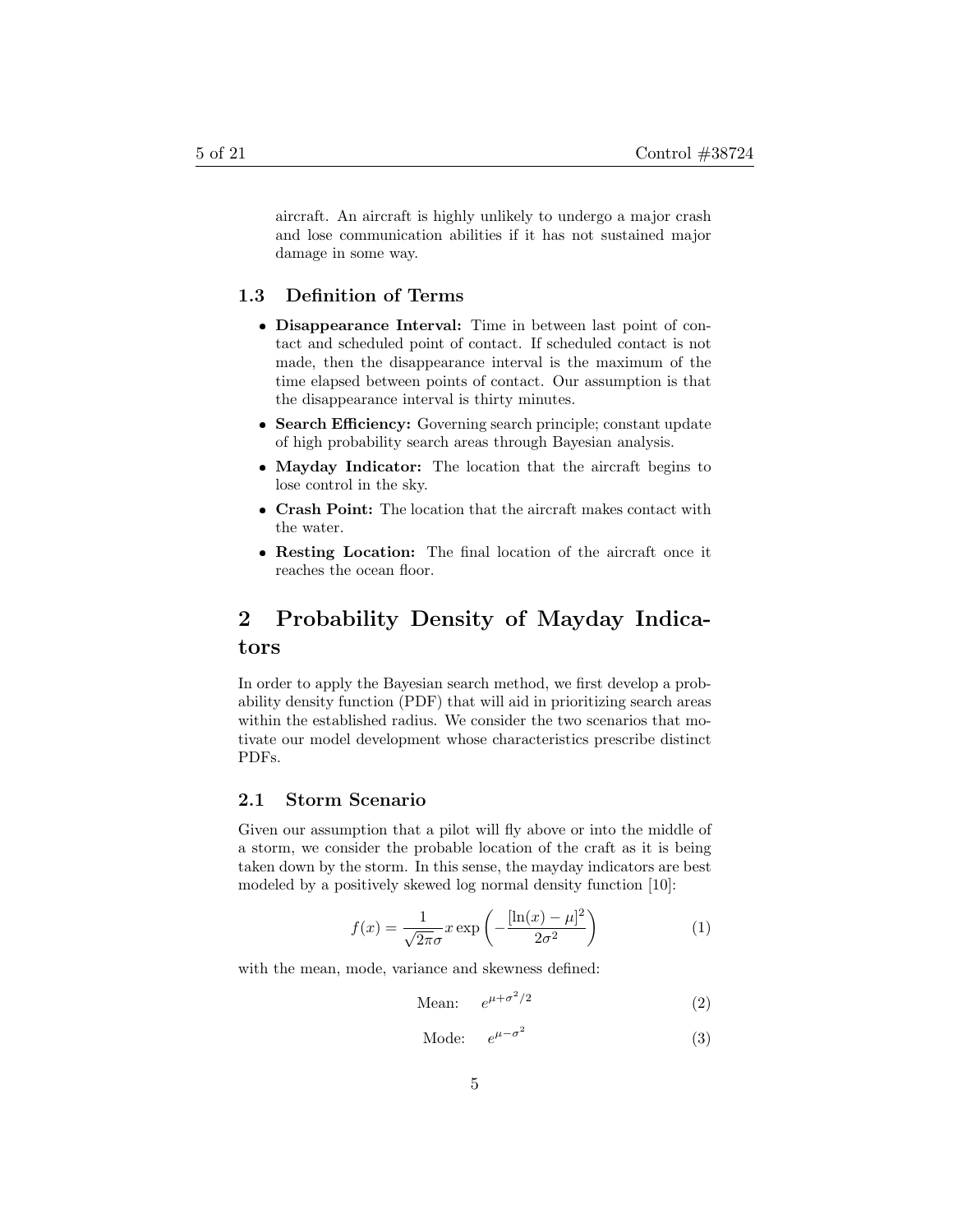

Figure 1: A sample PDF in a storm scenario with the aircraft represented by the black arrow. The red area highlights the highest probability locations for mayday indicators and thus the highest density of mayday indicators

Variance: 
$$
(e^{\sigma^2} - 1)e^{2\mu + \sigma^2}
$$
 (4)

Skewness: 
$$
(e^{\sigma^2} + 2)\sqrt{e^{\sigma^2} - 1}
$$
 (5)

where  $\mu$  is the location parameter.

We will define the mode of our PDF to be the center of the storm. We have chosen this designation as it is unlikely the aircraft will immediately fall out of the sky once entering the storm (even though it is possible) but will instead fly some undetermined distance before crashing.

### 2.2 Mechanical Failure Scenario

The event of mechanical failure over the ocean expands the probable search area. Under this scenario the location of the aircraft is best modeled by a normal distribution with a higher probability of coasting before hitting the water. The density function will have a negative kurtosis to reflect this probability. The normal density function is given by

$$
f(x) = \frac{1}{2\sqrt{\pi}} \exp\left(\frac{-(x-\mu)^2}{\sigma^2}\right) \tag{6}
$$

with a typical mean  $(\mu)$ , a mode of  $\mu$ , typical variance  $(\sigma^2)$  and no skew.

It is important to note that the normal distribution, due to its negative kurtosis, will have a larger standard deviation and a higher probability of mayday indicators in extreme ranges when compared to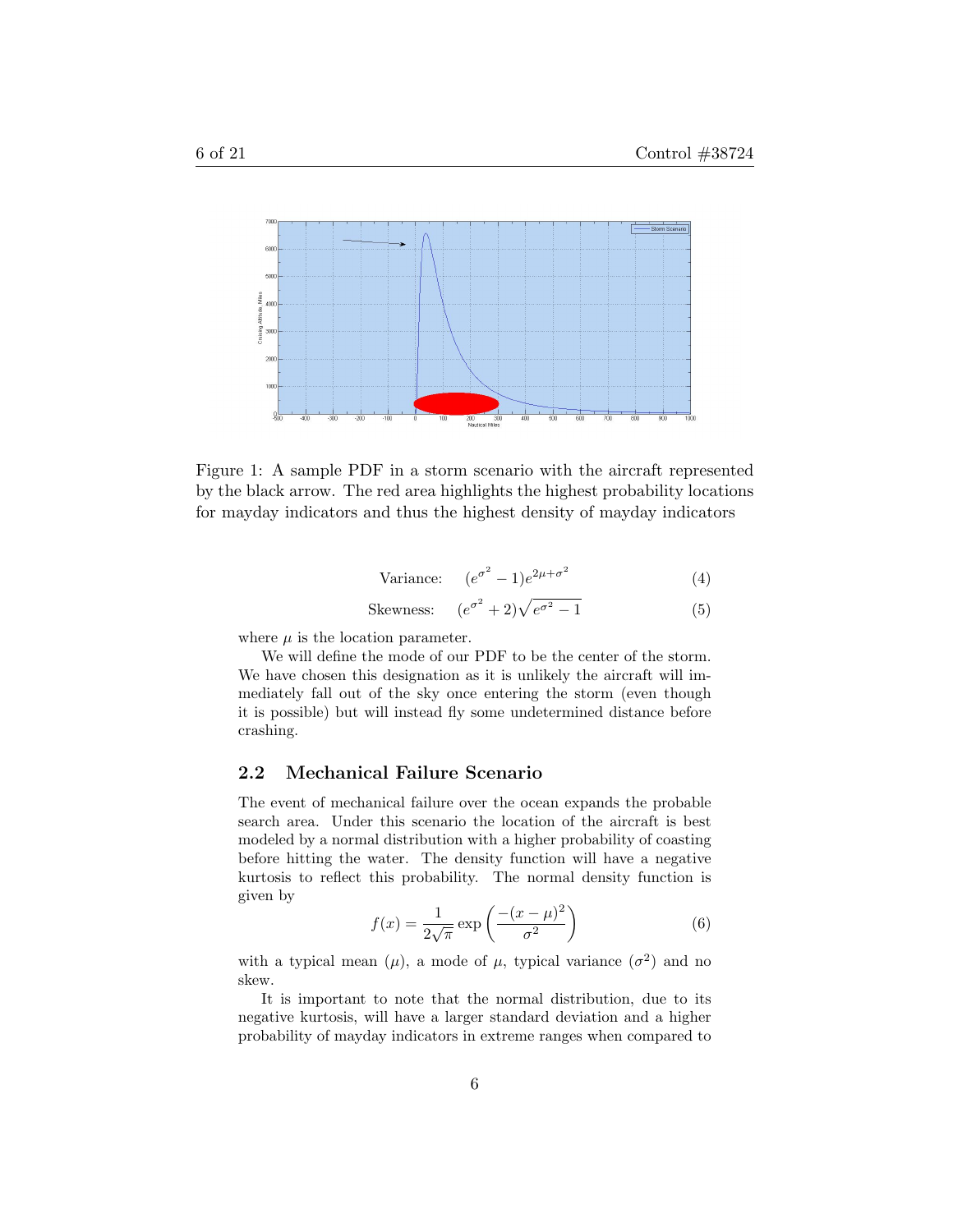our log normal distribution. Thus the mayday indicator "hot spot" will be larger for a mechanical failure scenario and our search area will be expanded.

## 3 Modeling Crash Sites

#### 3.1 Known Values

There is a thirty minute window between communications with pilots and ATC in which the aircraft can disappear (the disappearance interval). At each "check in" with ATC, a pilot must report their location, altitude, velocity, and intended path. Thus, from the last point of contact, we are aware of the aircraft's altitude and velocity. We can assume in the following thirty minutes that these will be held near constant as needless changes in velocity waste fuel.

#### 3.2 Trajectory of Aircraft From Mayday Indicator

We will use the following equations of motion and their modifications as outlined by Wilson [12] to represent aerodynamic objects falling to Earth at an initial horizontal velocity.

$$
\frac{du}{dt} = -g\frac{uV}{U^2}, \qquad \frac{dv}{dt} = g\left(1 - \frac{vV}{U^2}\right) \tag{7}
$$

and

$$
\frac{V^2}{r} = g\frac{u}{V}, \qquad \frac{dV}{dt} = g\left(\frac{v}{V} - \frac{V^2}{U^2}\right)
$$
 (8)

Where  $U =$  terminal velocity,  $g = 9.8m/s^2, u =$  horizontal component of velocity and  $v =$  vertical component of velocity.

Through manipulation and various substitutions we can conclude

$$
\frac{d^2y}{dx^2} = \frac{g}{u_0^2} e^{2gs/U^2}
$$
 (9)

for an arc s. To approximate this curve we can enclose it between two other curves,  $x < s < x + y$ . Thus we can model the trajectory as

$$
\frac{d^2y}{dx^2} = \frac{g}{u_0^2} e^{2gx/U^2}
$$
, lies above the actual trajectory (10)

$$
\frac{d^2y}{dx^2} = \frac{g}{u_0^2} e^{2gy/U^2}
$$
, lies above the actual trajectory (11)

$$
\frac{d^2y}{dx^2} = \frac{g}{u_0^2} e^{2g(x+y)/U^2}
$$
, lies below the actual trajectory (12)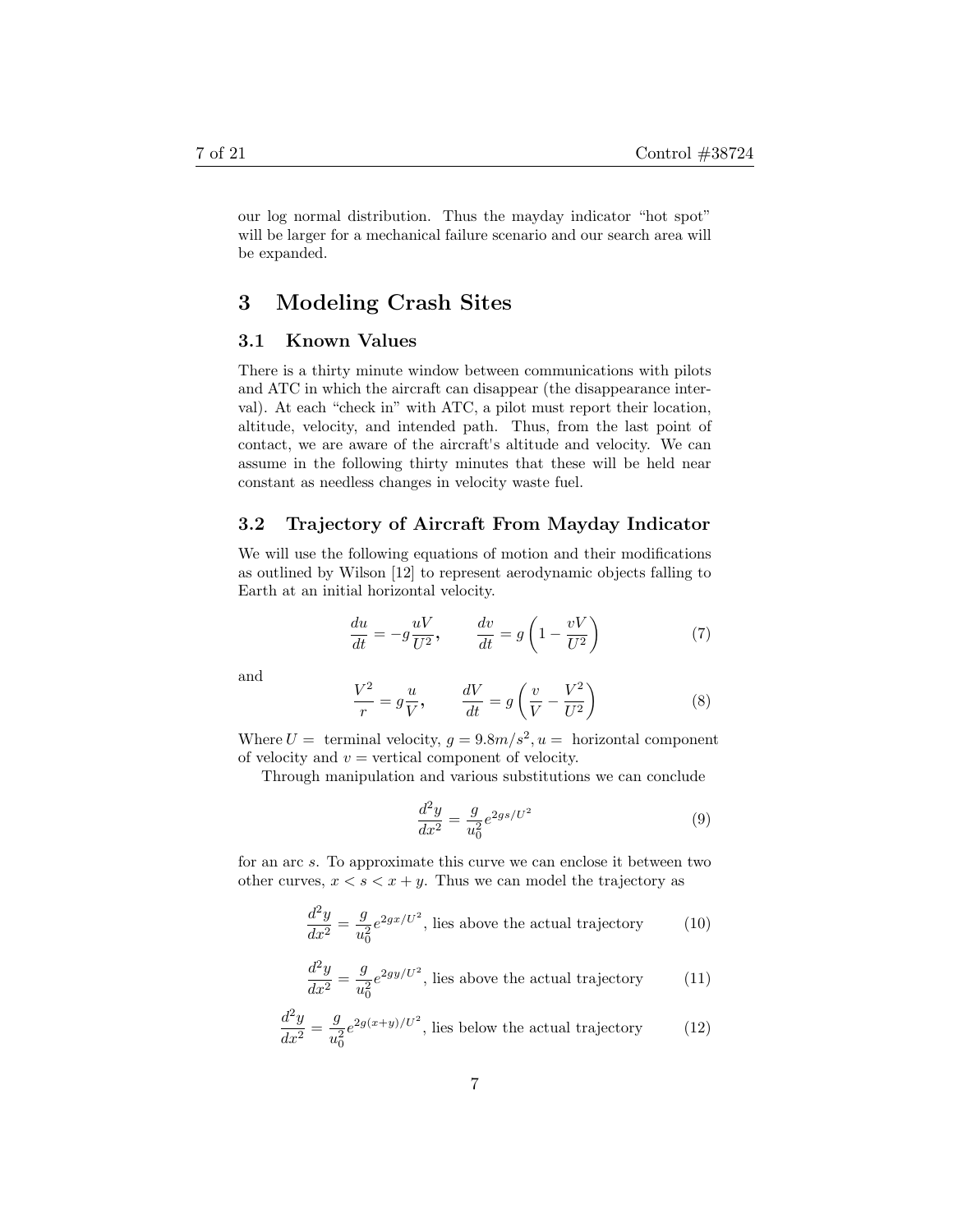It is simple to integrate (10) and (11), the solutions are

$$
y = \frac{U^4}{4g u_0^2} (e^{2gx/U^2} - 1) - \frac{U^2 x}{2u_0^2}
$$
 (13)

and

$$
y = \frac{U^2}{g} \log \sec \frac{gx}{u_0 U} \tag{14}
$$

Each of these will provide upper bounds to the actual trajectory, with (13) being most accurate for short trajectories and (14) being most applicable in the case that initial altitude is large.

We can solve (12) given the substitution of

$$
z = x + y\frac{dz}{dx} = \frac{dy}{dx} + 1, \quad \frac{d^2z}{dx^2} = \frac{d^2y}{dx^2}
$$
(15)

and so the solution of (12), and the lower bound to our trajectory, is

$$
y + x = \frac{U^3}{g} \left[ \log \sec \left( \frac{gx}{u_0 U} \sqrt{1 - \frac{u_0^2}{U^2} + \sin^{-1} \frac{u_0}{U}} \right) + \log \sqrt{1 - \frac{u_0^2}{U^2}} \right]
$$
(16)

Depending upon the altitude of the flight, either (13) or (14) could be averaged with (15) to determine a probable crash point.

#### 3.3 Determining Aircraft Crash Points

At cruising speed, the average long-distance commercial airplane flies at up to  $900km/h$ . In our disappearance interval, this leaves  $450km$ as a maximum distance that the plane could have traveled. It is not feasible to search this entire area or to test the probability at each mayday indicator that the aircraft crashed.

Instead, we will test for ten probable mayday indicators based off of the PDF. Within one standard deviation of the mean of our PDF we will place seven probable mayday indicators (seventy percent of mayday indicators), within two deviations we will place nine mayday indicators (ninety percent) and within three deviations we will place ten mayday indicators (one hundred percent). This approximately parallels the  $68 - 95 - 99.7$  rule associated to normal distributions. Mayday indicators will be placed such that the interval of the deviation(s) is spanned but areas of highest probabilities will receive the highest density of mayday indicators, see Figure 2.

We will then take each of these mayday indicators and apply our modified trajectory equations to determine the crash point. The probability assigned to each mayday indicator that the aircraft lost control at this point is now transfered to the crash site as the probability that the aircraft made contact with the ocean at this point.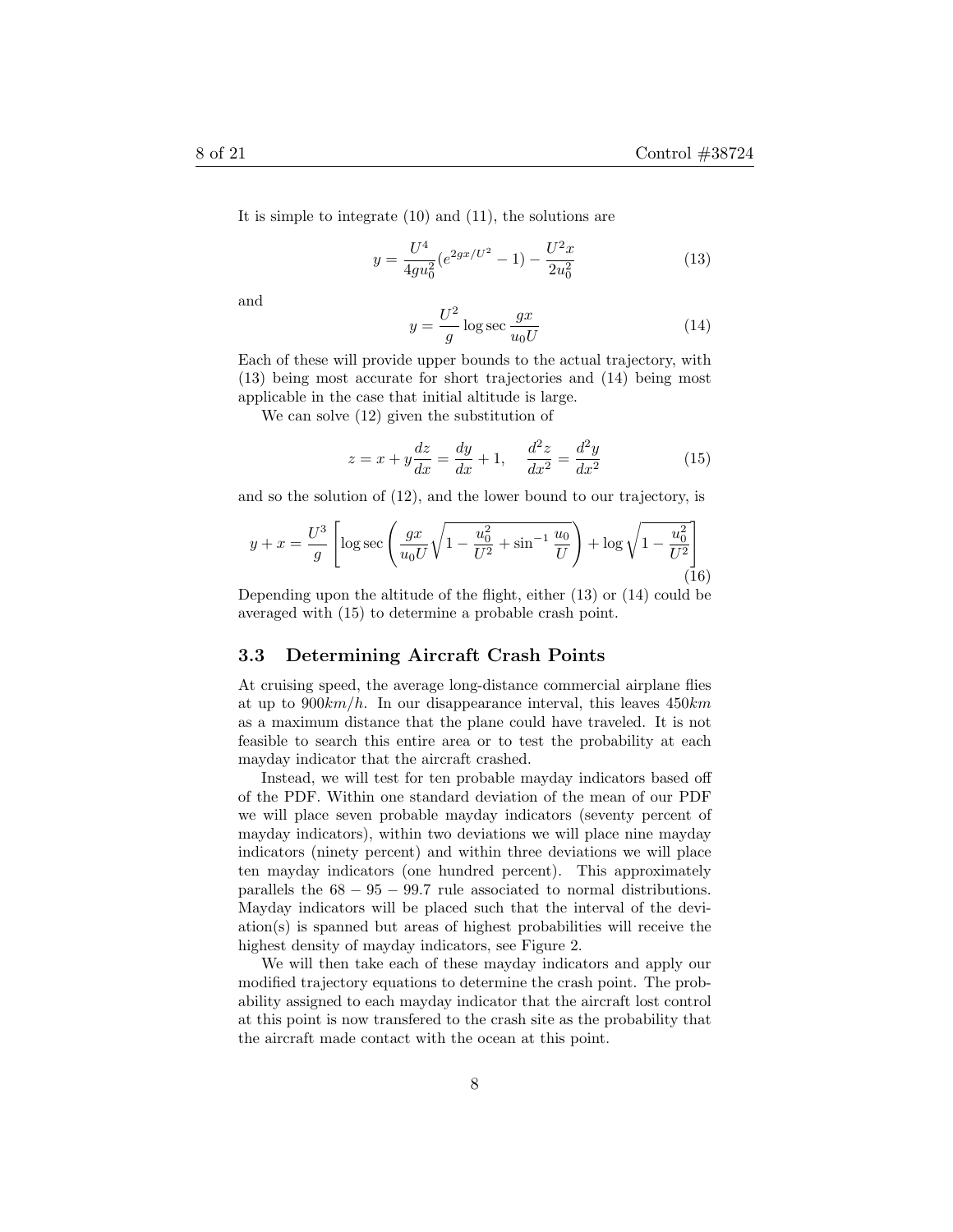

Figure 2: An example of how mayday indicators (red dots) might be assigned in a storm scenario

## 4 Modeling Aircraft Resting Location

After the aircraft has crashed and broken apart on impact, the fuselage and other debris will begin to move with the currents, wind and/or waves as they sink. We will once again employ modified forms of our trajectory equations from Section 3.2 to model the path of the fuselage as it sinks. It is important to note that the horizontal component of velocity is now dependent upon the outside factors such as ocean currents.

### 4.1 Important Values

To determine how the aircraft might be moved once it is in the ocean, we need to know some basic values.

#### 4.1.1 Weight of Fuselage

The fuselage will immediately begin to lose pressurization after the crash as pressurized air is no longer being pumped into the cabin. Thus the weight of the fuselage [1],

$$
W_{fuse} = (1.051 + .102xI_{fuse})V_{fuse}
$$
 (17)

will be determined by  $I_{fuse} = \frac{I_p^2 + I_b^2}{2I_b}$  and its volume,  $V_{fuse}$ , where  $I_p =$  pressure index and  $I_b =$  bending index.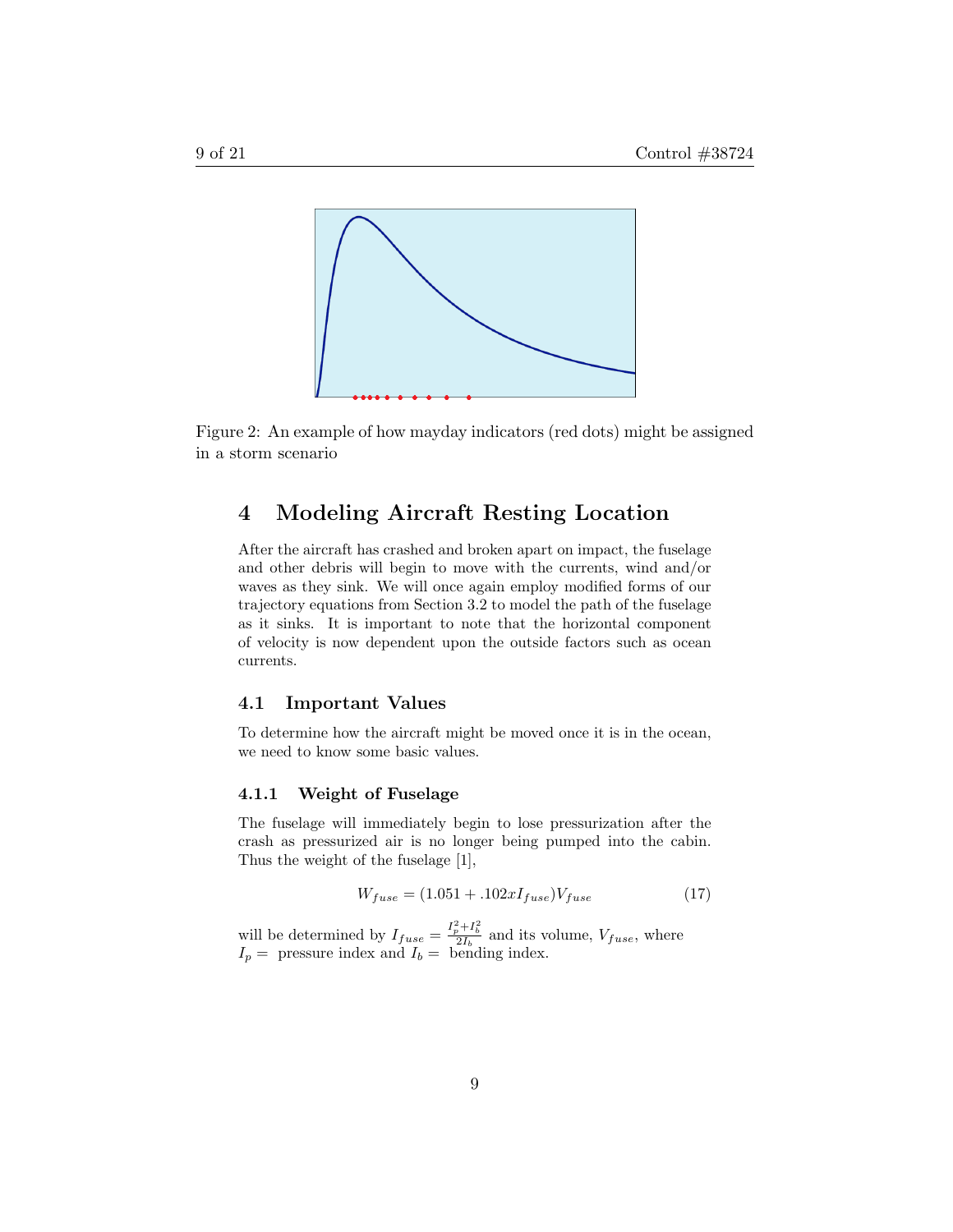#### 4.1.2 Inertia of Fuselage

The tendency for the fuselage not to move will be given by it's inertia [5]

$$
J = \left(\sum_{i=1}^{n} m_i x_i^2 - x_{sc_k} \sum_{i=1}^{n} \right)
$$
 (18)

where

$$
x_{sc_k} = \frac{\sum_{i=1}^{n} m_i x_i}{\sum_{i=1}^{n} m_i} = \text{center of gravity}
$$
 (19)

The fuselage will not be moved in any direction unless the inertia is first overcome.

#### 4.1.3 Drag Force

The drag force will be an important component in determining how the aircraft moves in the water. Drag force is given by

$$
F_d = c_d (1/2) \rho v^2 A \tag{20}
$$

where  $F_d$  = drag force in Newtons,  $c_d$  is the drag coefficient equal to 0.045 [9],  $\rho =$  density of fluid,  $v =$  flow velocity and A is the characteristic frontal area of the body. It is important to note that our drag force will be a function of the density of the water which depends upon water temperature and salinity. Ocean water density can be averaged to  $1027kg/m<sup>3</sup>$  at sea surface but the exact value should be calculated for the body of water the aircraft crashed into.

#### 4.2 Possible Complications

#### 4.2.1 Ocean Currents

Surface currents pose an interesting obstacle in the search of aircraft lost at sea. Once the aircraft has crashed, it can be carried away in many directions and at varying speeds, depending upon the currents present. Fortunately, currents are well documented and monitored with ample information on their strength and direction, as seen in Figure 3. To determine how far the fuselage is likely to travel on any given current, you simply need to know the velocity of the current, the weight of the fuselage and the drag in water (the latter two of which we have just shown how to calculate and the former of which is available from a variety of sources).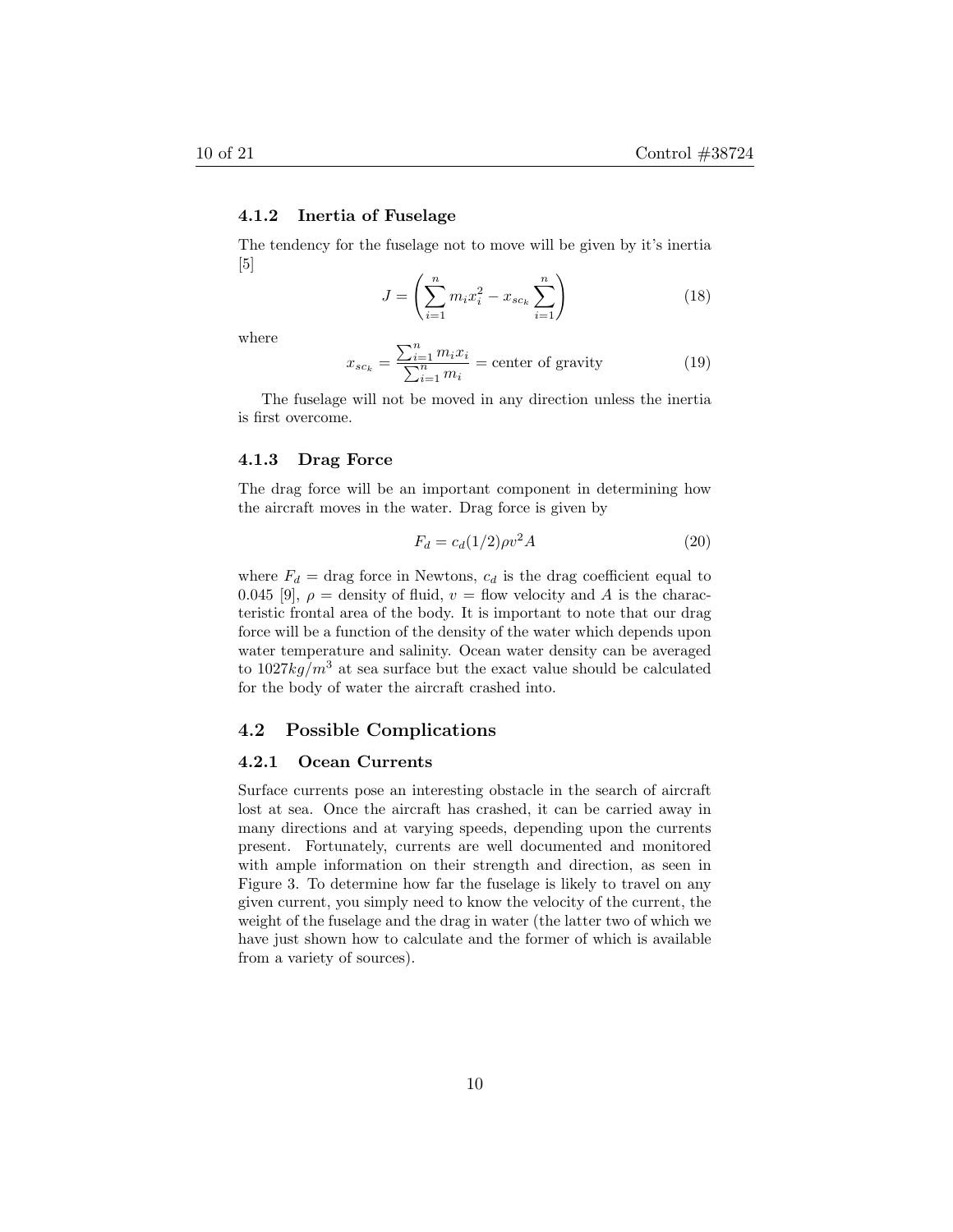

Figure 3: A visual representation of global ocean currents [8]



Figure 4: Global wind patterns [6]

### 4.2.2 Wind

The force of wind on the fuselage will be given by

$$
F = APc_d \tag{21}
$$

where A is the area of the object,  $P = 0.00256v^2$  is the wind pressure,  $c_d$  is the drag coefficient and v is the velocity of the wind. If wind were to affect fuselage movement in water, this wind force would need to be greater than the inertia of the fuselage. Note however that the wind should have a minimal effect as the fuselage is aerodynamically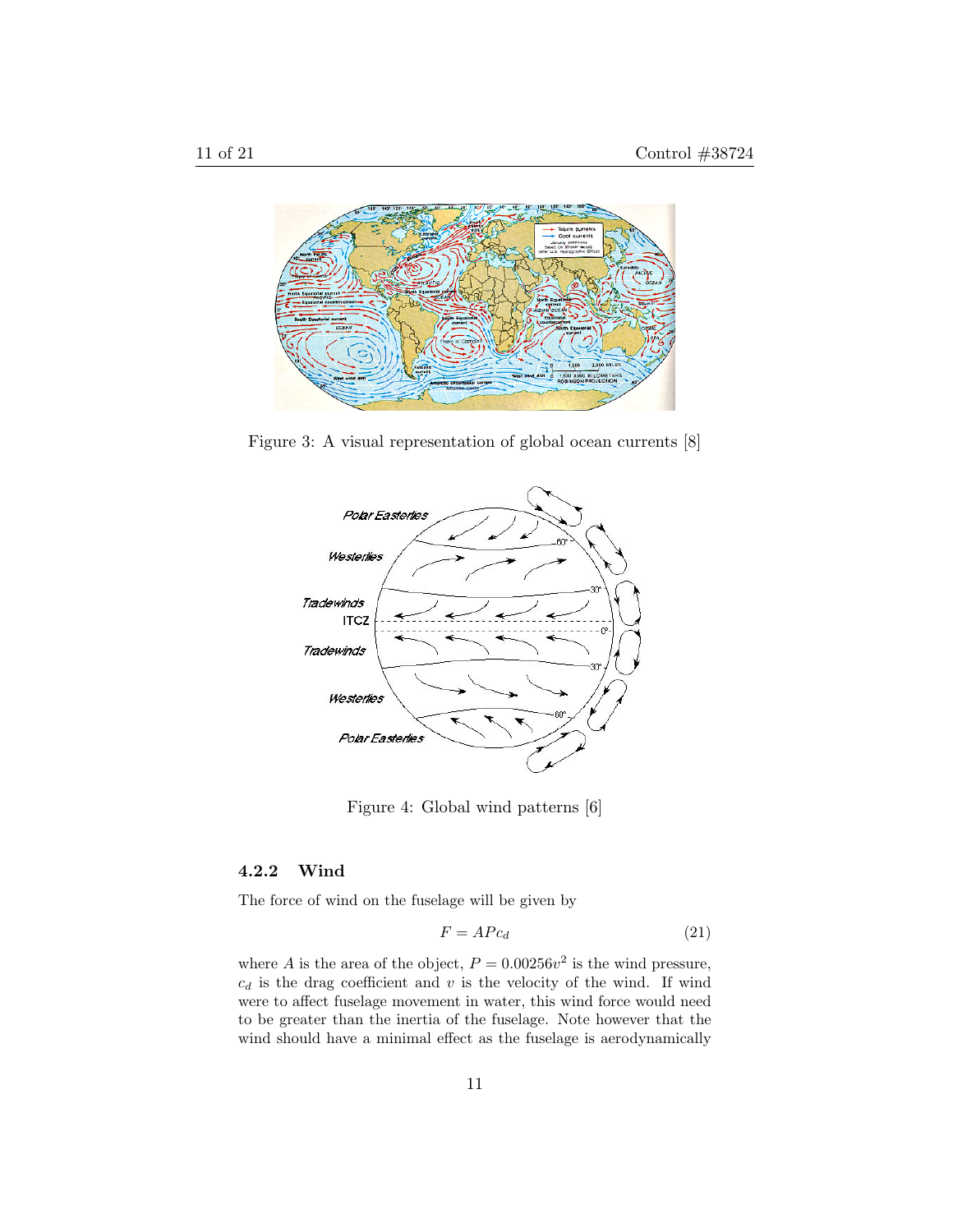designed and will not be moved like a sail boat. As such we will deal specifically with the currents when determining fuselage movement.

However, debris movement in water can be affected by wind patterns, this will play a large role in how to improve our model. It is important to understand that as wind is the driving force behind surface currents, the direction of the currents and wind are generally the same, as can be seen in a quick comparison of Figures 3 and 4.

#### 4.2.3 Waves

Waves, while seemingly important, are not a major role in the movement of objects at sea. When a wave encounters an object on the water, it appears to move it forward. However, when the wave falls back, it takes the object with it back to its original location [11]. This can be seen when examining buoys floating in the waves. Due to this, the main role of waves in our model will be damaging the aircraft after it has crashed into the water, leading to faster sinking of the fuselage.

#### 4.3 Forecasting the Sinking Pattern

There are two scenarios to consider when the fuselage is sinking: one in which the aircraft begins to sink immediately upon impact due to previously sustained damage and another in which the aircraft drifts with the currents before sinking. Note that in either scenario, the fuselage will sink as if in a "nose dive". This is due to the fact that as the fuselage fills with water, it will naturally tip in whichever direction is heavier and will sink in this manner. It is nearly impossible for the fuselage to be perfectly balanced when hitting the water and to stay in this equilibrium while filling with water and sinking, thus the case will be ignored.

#### 4.3.1 Sinking Upon Impact

Given Wilson's modifications [12] of the equations of motion below we want to analyze the effects of sinking in a "nose dive" position on an aerodynamic object's horizontal and vertical trajectory.

$$
\frac{du}{dt} = -g\frac{uV}{U^2}, \qquad \frac{dv}{dt} = g\left(1 - \frac{vV}{U^2}\right)
$$
 (22)

and

$$
\frac{V^2}{r} = g\frac{u}{V}, \qquad \frac{dV}{dt} = g\left(\frac{v}{V} - \frac{V^2}{U^2}\right)
$$
 (23)

where once again  $U =$  terminal velocity,  $g = 9.8m/s^2, u =$  horizontal component of velocity,  $v =$  vertical component of velocity and  $r =$  radius of curvature of the path.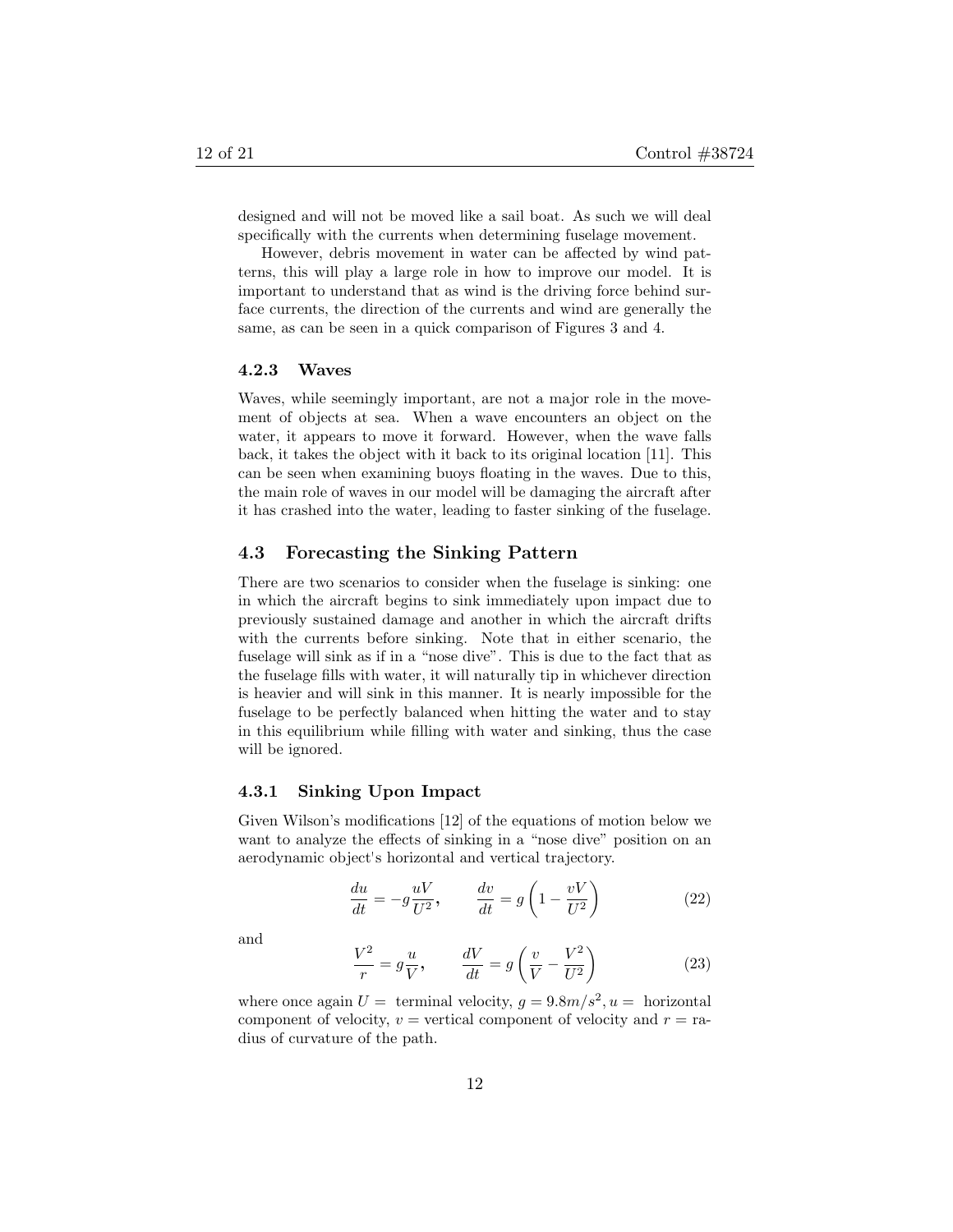Rewriting the second portion of (23),

$$
V\frac{dV}{dy} = g\left(1 - \frac{V^2}{U^2}\frac{V}{v}\right) \tag{24}
$$

we can analyze the relation between the tangential and vertical velocities. It is easy to deduce that the increase in  $V$  with a vertical drop from y, will be less than the increase in  $v$  with the same vertical drop; the vertical velocity dominates the tangential velocity [12]. Hence, the direction of a solid body in downward free-fall will be dominated by the vertical velocity, minimizing the drag effects of the ocean current.

A further analysis considers the generalization to different mediums with varying resistance. We start by considering the arc of drift with respect to time. Noting that (22) may be integrated,

$$
\frac{du}{dt} = \frac{du}{ds}\frac{ds}{dt} = V\frac{du}{ds}, \quad \frac{du}{ds} = -\frac{gu}{U^2}, \quad u = u_0 e^{-gs/U^2} \tag{25}
$$

reveals that horizontal velocity decreases exponentially with respect to arc distance traveled and that

$$
\frac{1}{r} = \frac{\frac{d^2y}{dx^2}}{[1 + (\frac{dy}{dx})^2]^{3/2}} = \frac{\frac{d^2y}{dx^2}}{\frac{V^3}{u^3}} = g\left(\frac{u}{V^3}\right)
$$
\n(26)

This calculation shows that

$$
\frac{d^2y}{dx^2} = \frac{g}{u^2} \tag{27}
$$

holds for all mediums of varying resistance [12].

Thus in this scenario, as the fuselage begins to sink immediately, it's location can be approximated almost directly below the crash point. We will define our search area as a circle of radius 3 nautical miles  $(NM)$  around this point.

#### 4.3.2 Drifting Before Sinking

If the fuselage is intact enough to not immediately begin sinking and the force provided by the currents is strong enough to overcome the inertia, the fuselage will begin floating in the direction of the currents. However, a fuselage can only float for a certain amount of time. Aircraft are not built air- or watertight, instead they are sealed to keep high pressure air inside the cabin with pressurized air being constantly pumped in. In the event of a crash, the cabin becomes de-pressurized. The seals are then forced to work to prevent higher pressure water from entering, a task they were not designed to do and will ultimately fail at. Even in a fuselage undamaged by the crash, water will immediately begin to enter the cabin, affecting the buoyancy of the fuselage.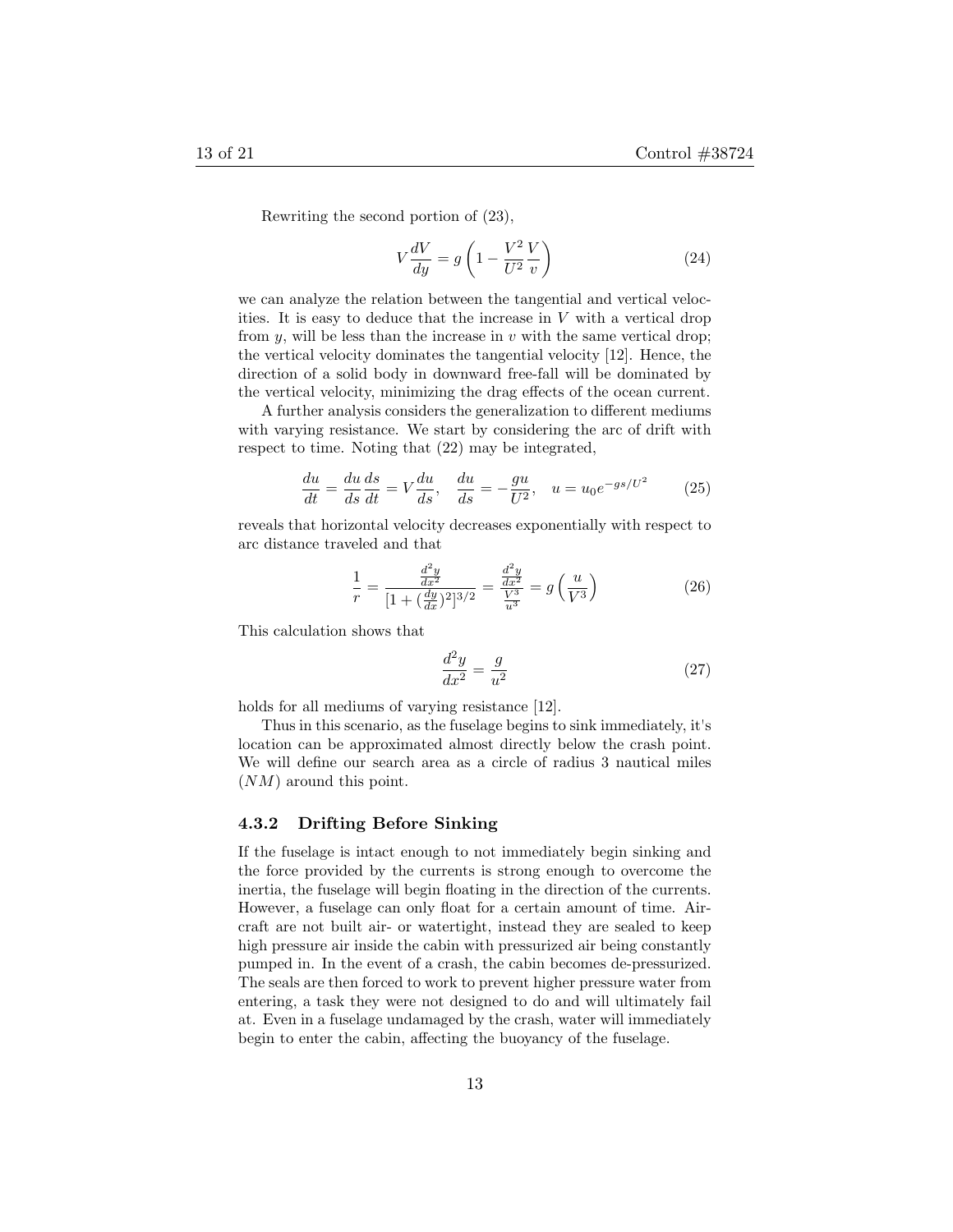Once the buoyant force is less than the force of gravity:

$$
F_b = g\rho V < gm \tag{28}
$$

for  $\rho =$  water density,  $V =$  volume,  $g =$  gravity and  $m =$  mass, the fuselage will begin to sink. Knowing this, we have calculated that it is highly unlikely that an object will drift more than one nautical mile from its original crash site before beginning to sink. It is simply too improbable that the fuselage is in good enough condition after the crash to maintain buoyancy longer than that. Thus the search radius outlined above will encompass any possibility of drifting and will work in either scenario.

Note we have ignored the possibility that a storm could be present and altering the drifting path. While a powerful storm could carry the fuselage farther than any currents might be able to in the same amount of time, it will also damage the fuselage more dramatically. This will lead to a more rapid loss of buoyancy and, ultimately, the fuselage sinking even faster than if the storm were absent.

### 5 Locating Aircraft in Search Areas

#### 5.1 Application of Bayesian Search Theory

To optimize our search for the missing aircraft we will apply Bayesian search methods based on our probabilities determined in the above sections.

Let S be the set of all of our search areas, bounded and disjoint. We have assigned a probability,  $p_i$ , of the aircraft being in any  $S_i$ using our probability density function. For each  $S_i$  there exists another probability,  $q_i$ , of finding the aircraft. This  $q_i$  is dependent upon many factors, such as the depth of the water and the effectiveness of the chosen search vehicle. Bayesian search theory states that if we check any of our search areas and do not find the aircraft, the probability,  $p'_i$ , of it being in  $S_i$  is now

$$
p_i' = \frac{p_i(1 - q_i)}{(1 - p_i) + p_i(1 - q_i)} = p_i \frac{1 - q_i}{1 - p_i q_i}
$$
(29)

and the updated probability,  $p'_k$ , of the aircraft being in some other  $S_k$ is

$$
p'_k = p_k \frac{1}{1 - p_i q_i} \tag{30}
$$

Note that  $0 < p'_i < p_i < 1$  and  $p_k < p'_k < 1$ . Hence the probability of the aircraft being where we have already searched decreases (but does not vanish) and the probability of the aircraft being where we haven't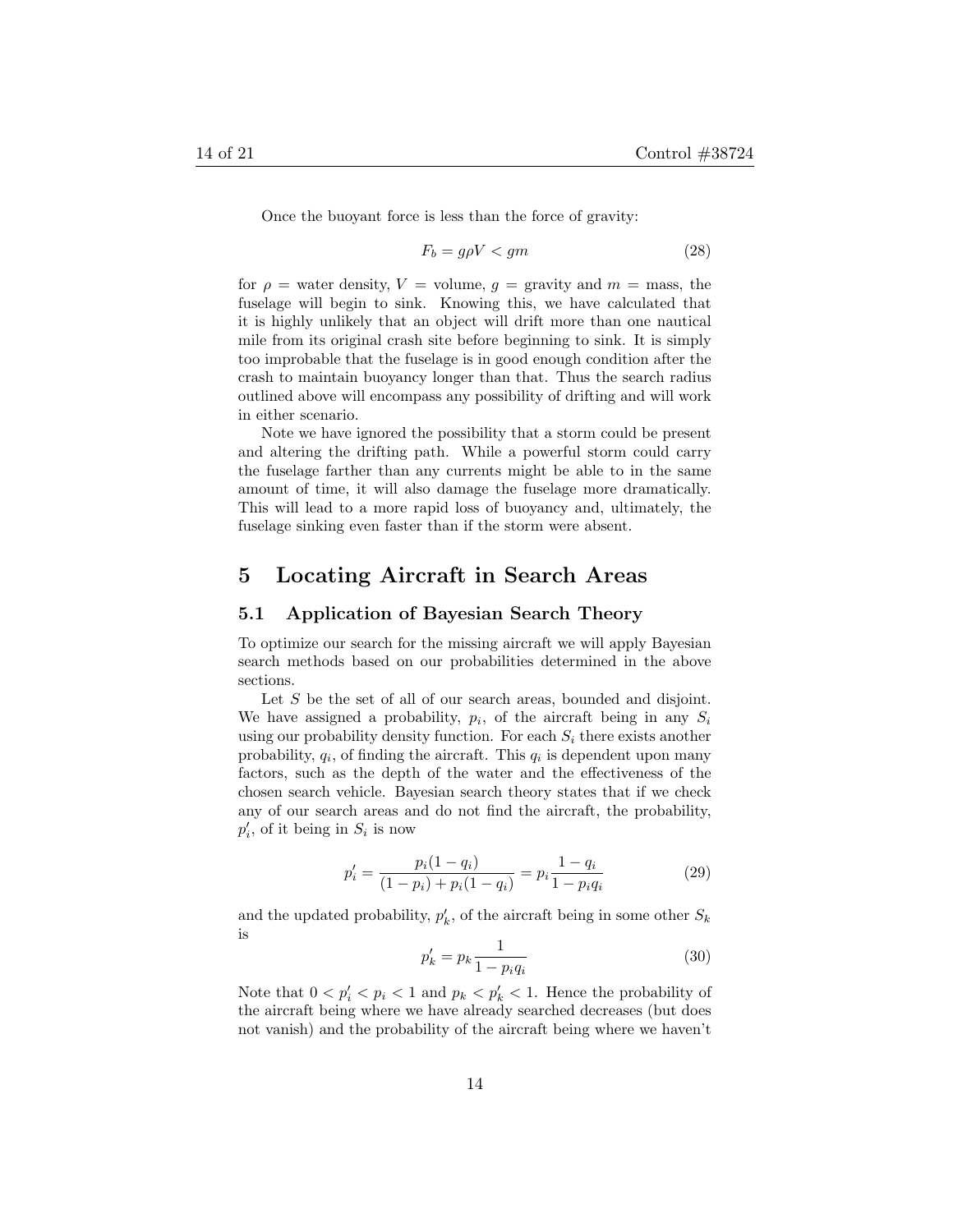checked increases. Our probabilities will be constantly updated, giving us the highest chance of locating the aircraft in the minimal amount of time.

### 5.2 Recommended Search Vehicles

In any downed aircraft scenario, we recommend that unmanned aerial vehicles (UAV) are immediately deployed to scout for potential survivor rafts and/or obvious debris. UAVs are fast and able to scour large areas quickly without risk of human injury. The next course of action we recommend depends upon if survivors are found or not.

#### 5.2.1 If Survivors are Found

In the case that survivors are present, we recommend the tactic outlined by Furukawa et al in their paper on Bayesian search for multiple targets [4]. In short, this paper tests the effectiveness of a combined effort between UAVs and helicopters with rescue workers. The UAVs fly ahead of the helicopters to locate the survivors and fly in circles around the survivors, lighting the area and alerting the helicopters to their location. The helicopters and rescue workers can then begin collecting the survivors, bringing them back to a safe location. The paper shows the combined efforts of UAVs and helicopter search and rescue teams to be quite effective in the location and rescue of survivors. Once each passenger has been found and brought to safety, we recommend the search proceed as if no survivors are found.

#### 5.2.2 If No Survivors are Found

In the case that no survivors are found, the main priority becomes the location of the fuselage so that bodies of passengers and the black box can be collected. In this scenario, we recommend that underwater vehicles are deployed to search at least two areas of highest probability. This allows for the timely search of multiple areas without requiring the simultaneous search of all areas, which could become costly and may not be feasible for the search team. If the fuselage is found, searching is halted as bodies and important equipment are brought to surface. Searching would continue with last calculated probabilities if a passenger or some item of value is determined missing.

## 6 Testing the Model

Our model relies on specific information (wind speed, flight location, storm locations, etc) available at the time of the crash and within a limited time frame after. As this data was not recorded, or at least is not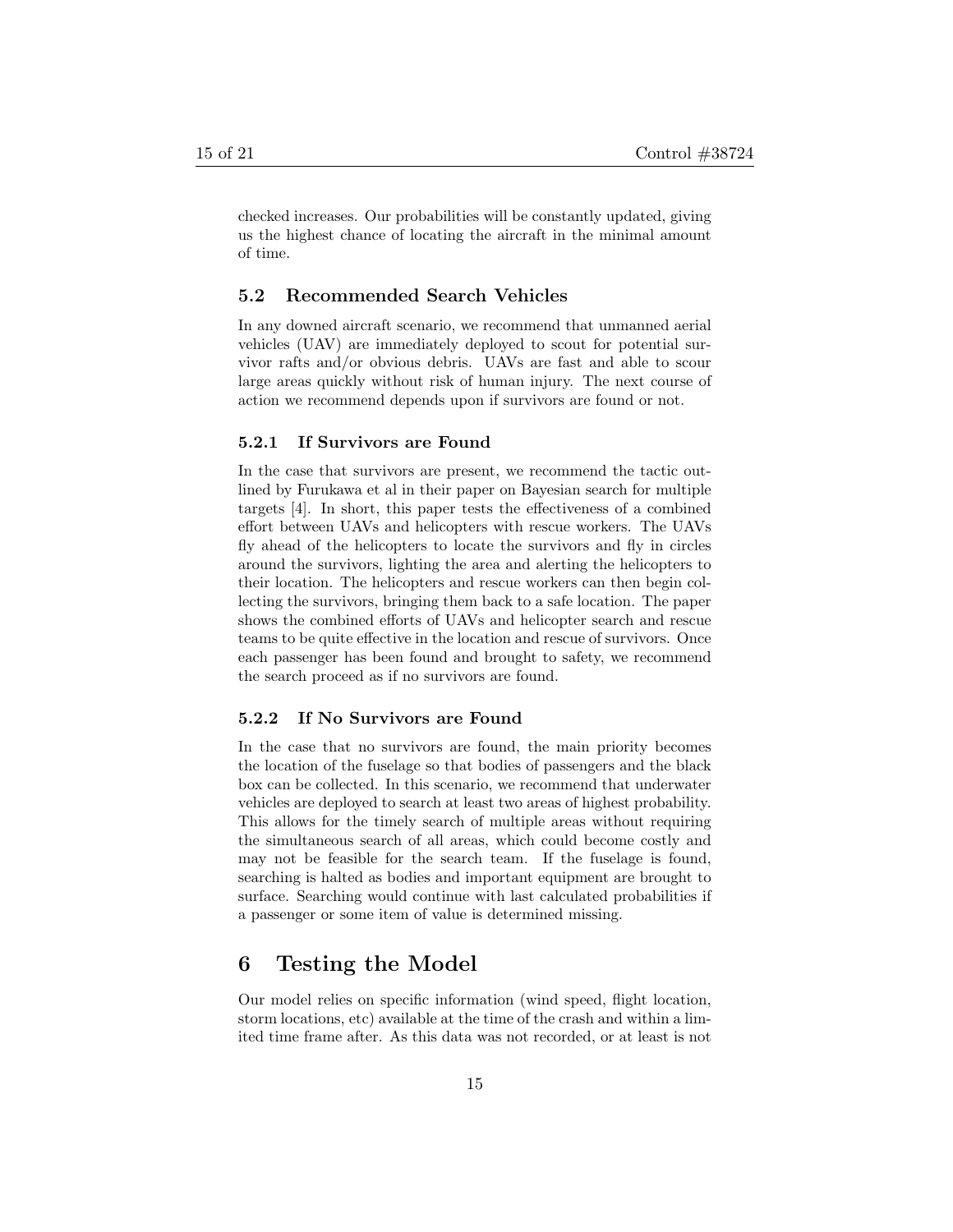available to the public, for well documented cases (such as Malaysian Airlines Flight MH370 and Air France Flight 447) we unfortunately cannot apply our model to them.

With this in mind we attempted to simulate an aircraft crash so that our model could be tested. However, due to a lack of tools and advanced technology at our disposal, our simulations were reduced to trivial problems that did not challenge our model. The simulations were too predictable and did not accurately represent the variability in an actual aircraft crash. We could not in good faith claim that these simulations truly tested our model.

Having said this, we firmly believe in the approach our model employs. We are confident that, given the right tools and technology, a simulation could be constructed that mirrors realistic circumstances that could then test our model for accuracy. In this scenario, we recommend the following course of action:

- Construct a probability density function based on the chance of mechanical error or storm interference as outlined in Section 2.
- Using this PDF, determine potential mayday indicators.
- From each of these determined crash locations, apply our modified trajectory equations from Section 3.2 to determine the crash points.
- $\bullet$  Define a search area around each of these points of radius  $3NM$ .

We are confident that, when tested under realistic circumstances, our model will prove to accurately predict resting location of the aircraft.

## 7 Improving the Model

No model will be able to accurately describe the exact location of an aircraft's crash in the ocean, there are too many moving variables. However, we have outlined a few ways in which our model could be improved and how technology could be improved for a better application of our model.

#### 7.1 Recursive Tracking

Often, an aircraft crashes into the sea and, for one reason or another, cannot be located for a long period of time. Perhaps the most famous cases would be of Malaysian Airlines Flight MH370 and Air France Flight 447. While Flight MH370 is still missing, Flight 447 was found two years after the crash by a team who developed and employed a recursive tracking method [2]. In short, the movement of bodies and debris were traced backwards in time. This was done through the use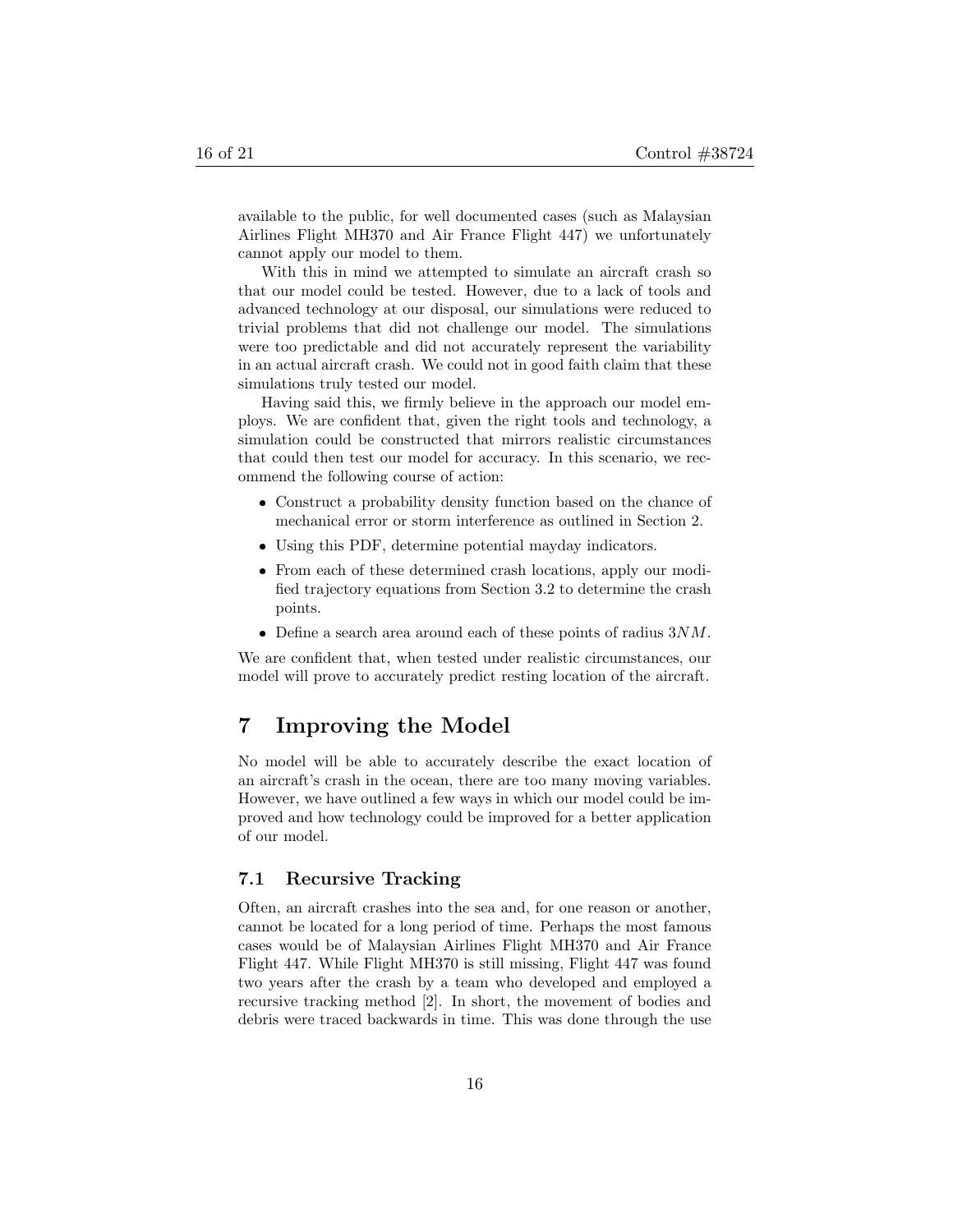of a three-dimensional Lagrangian tracking program

$$
P_n(\bar{x}_{t-\Delta t}, t - \Delta t) = -\int_t^{t-\Delta t} (\bar{v} + \alpha \bar{w}) dt + P_n(\bar{x}_t, t)
$$
(31)

where  $P_n(\bar{x}_{t-\Delta t}, t-\Delta t)$  and  $P_n(\bar{x}_t, t)$  are the locations of the *n*th object at time  $t - \Delta t$  and  $t$ ,  $\bar{v}$  is the velocity vector,  $\bar{w}$  is the wind velocity vector and  $\alpha$  is the wind drag factor.

The application of this technique to our model would help with creating even more accurate representations of probabilities of crash sites, leading to the even faster location of the aircraft. This method would also allow our model to be used in cases it was not designed for, such as in a plane hijacking or intentional crash.

#### 7.2 Application of Global Tracking Systems

It will come as no surprise that the accuracy of our model is dependent upon accurate tracking systems. Radar, while common, is no longer the best method for tracking aircraft, especially over the ocean. Instead, we recommend the application of improved tracking systems. A promising system, the NextGen satellite system, tracks aircraft using Automatic Dependent Surveillance-Broadcast (ADS-B). The NextGen system has already been employed by several aviation administrations, with the Federal Aviation Administration (FAA) deploying it nationwide in 2013 [3]. The NextGen system was combined with other tracking systems by Liu et al. in an attempt to improve aircraft tracking through data fusion. [7]. The multiple data sources and algorithms run created a highly accurate system with a low sensor fault. Applications of either of these two tracking systems, or another promising tracking system, would not only increase the accuracy of our model but reduce the probability of crash in the first place.

## 8 Conclusion

Locating an ocean downed aircraft to a precise point is unrealistic. Therefore, the task becomes one of maximizing search efficiency. We propose a model based on the assumption that pilots make contact within specified time intervals. Our model then calculates a maximum search area given data retrieved from the plane at point of last contact: velocity, trajectory, and weather conditions. We then use scenario analysis to model the distributions of the possible crash sites finding that different scenarios would suggest different probability distributions. Our model uses Bayesian search methods to maximize search efficiency after having established the hypotheses and assigning a distribution function to the search area. Lack of sufficient data has made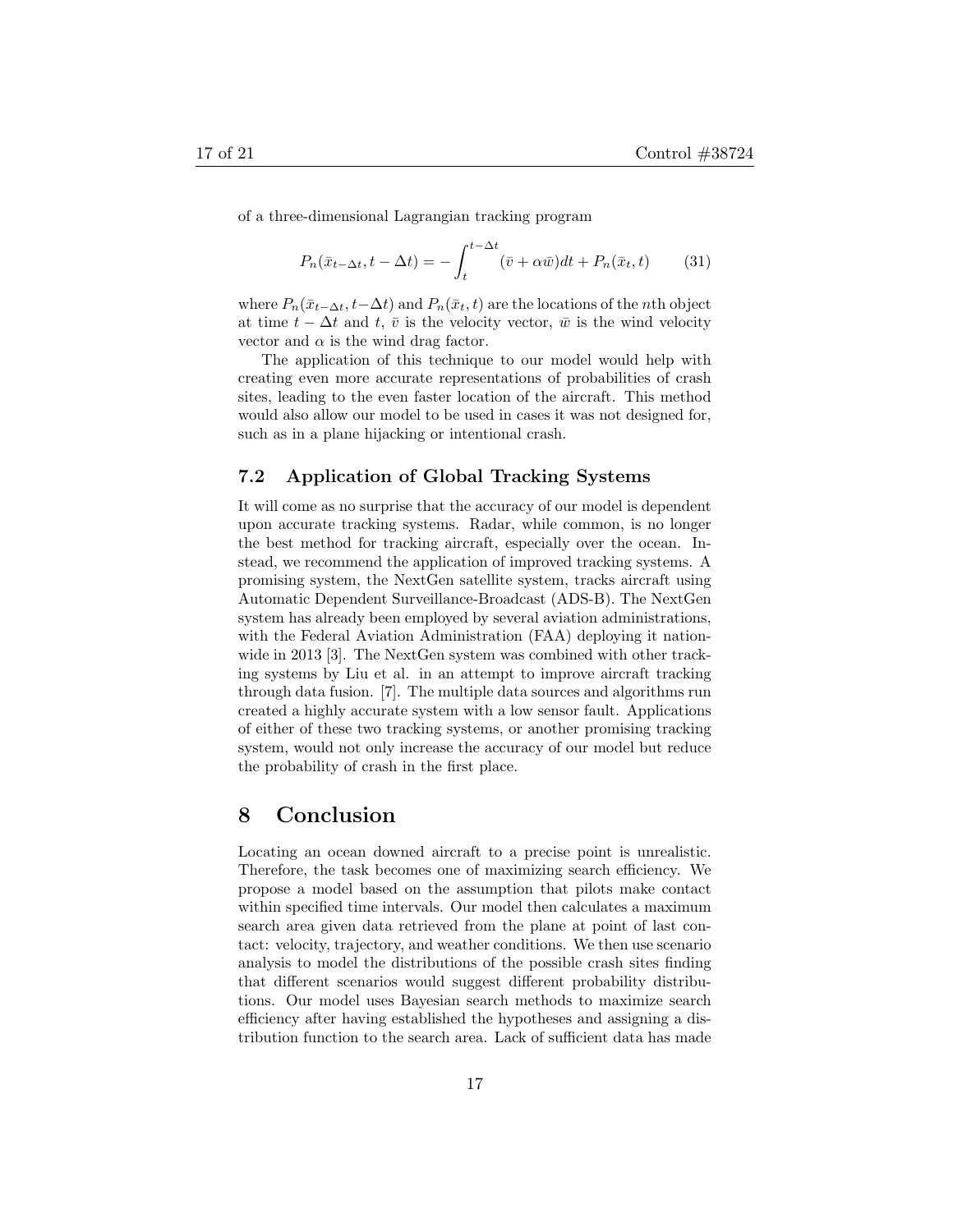testing the model challenging and final results are inconclusive. However, we would like to stress our confidence in the approach that the model employs and emphasize our belief that further testing will reveal positive results.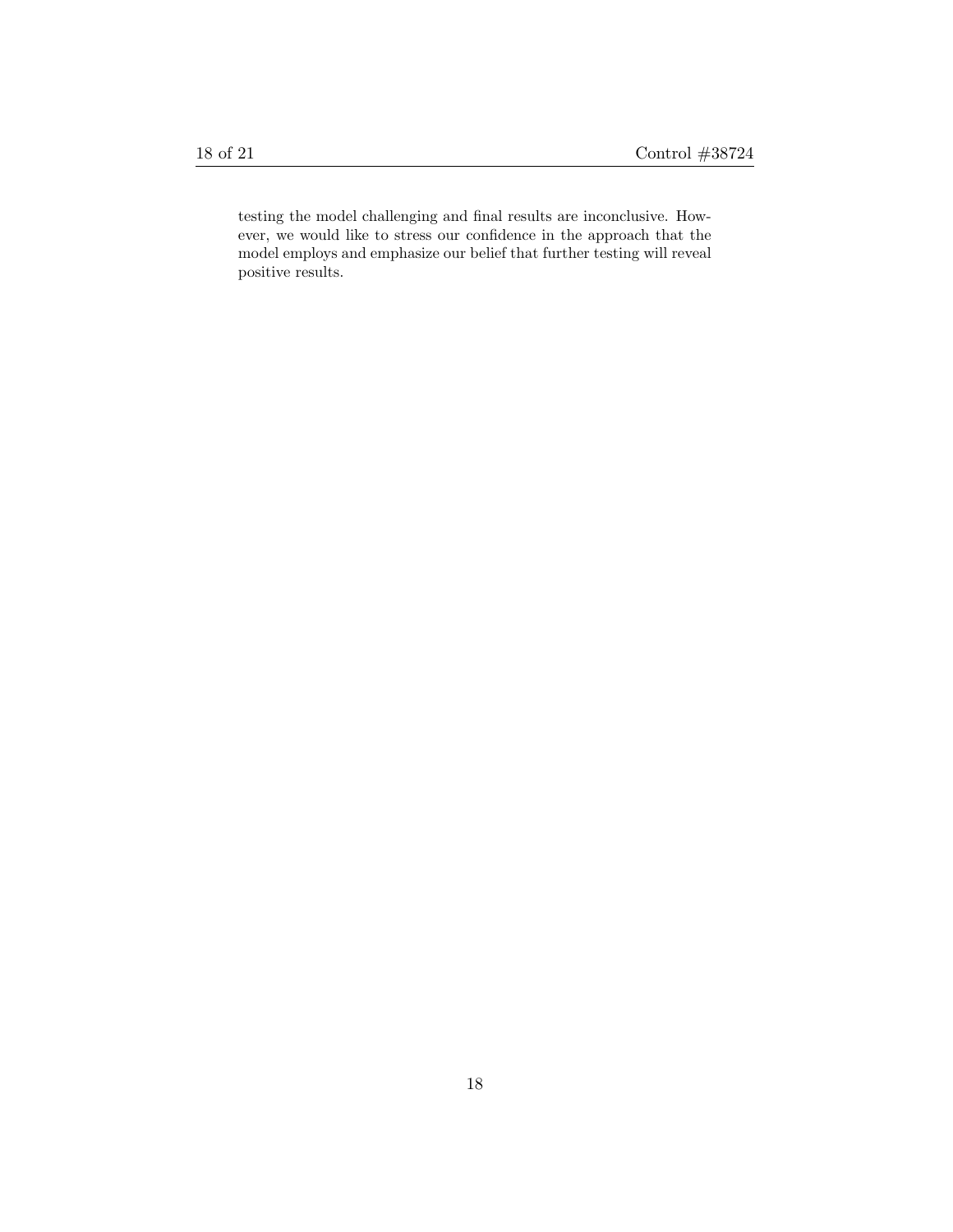### 9 Executive Summary

As is understood, the priority in any downed aircraft scenario is salvaging human life. Due to the nature of aircraft crashes, often this is not a possibility and the next priority becomes locating the bodies of the passengers. With this in mind, after an aircraft is presumed downed in the ocean, the most critical success factor is time. In view of recent cases of ocean downed aircraft, it is understood in our industry that there is a dire need for more precise and efficient search methods. Our team has developed a method that maximizes the efficiency of search and rescue efforts.

Our method is based on universal principles of motion which have been tested and proven over centuries. Our research and development team has developed a model based on search efficiency that will greatly narrow ocean search areas. We have outlined an implementation strategy that can be followed and used by anyone in charge of search and rescue. In this report we outline the methods we will undertake to maximize search efficiency in locating ocean downed aircraft. We outline this method as follows:

- Identifying a maximum crash site area: International flight protocol mandates that pilots make periodic contact. Utilizing universal laws of motion, our model forecasts a crash site located within a bounded region. This increased precision increases search productivity by eliminating areas that have no probability of containing the aircraft.
- Prevailing ocean patterns: The most difficult task in forecasting the location of ocean downed aircraft is the dynamic nature of ocean currents. After the aircraft makes contact with the ocean, we have to consider the effects of the currents to determine where the craft is likely to be located. Although we know that this can't be achieved with perfect precision, our model determines a maximum drift distance from the crash site. This allows us to apply statistical search methods and increasing productivity of search and rescue teams.
- Implementation of the Model: As with any new method or process, successful implementation is critical to the success of the endeavor. As many new great ideas never succeed, implementation can be viewed as one of the most challenging components of any new idea, much more so with complicated mathematical models. To this end, our model is designed with simplicity and adaptability in mind. We make no attempts to reinvent the wheel. Instead, we use proven methods that have been slightly modified to fit the scenario of an ocean downed aircraft. Our model works with known variables that can be input by anyone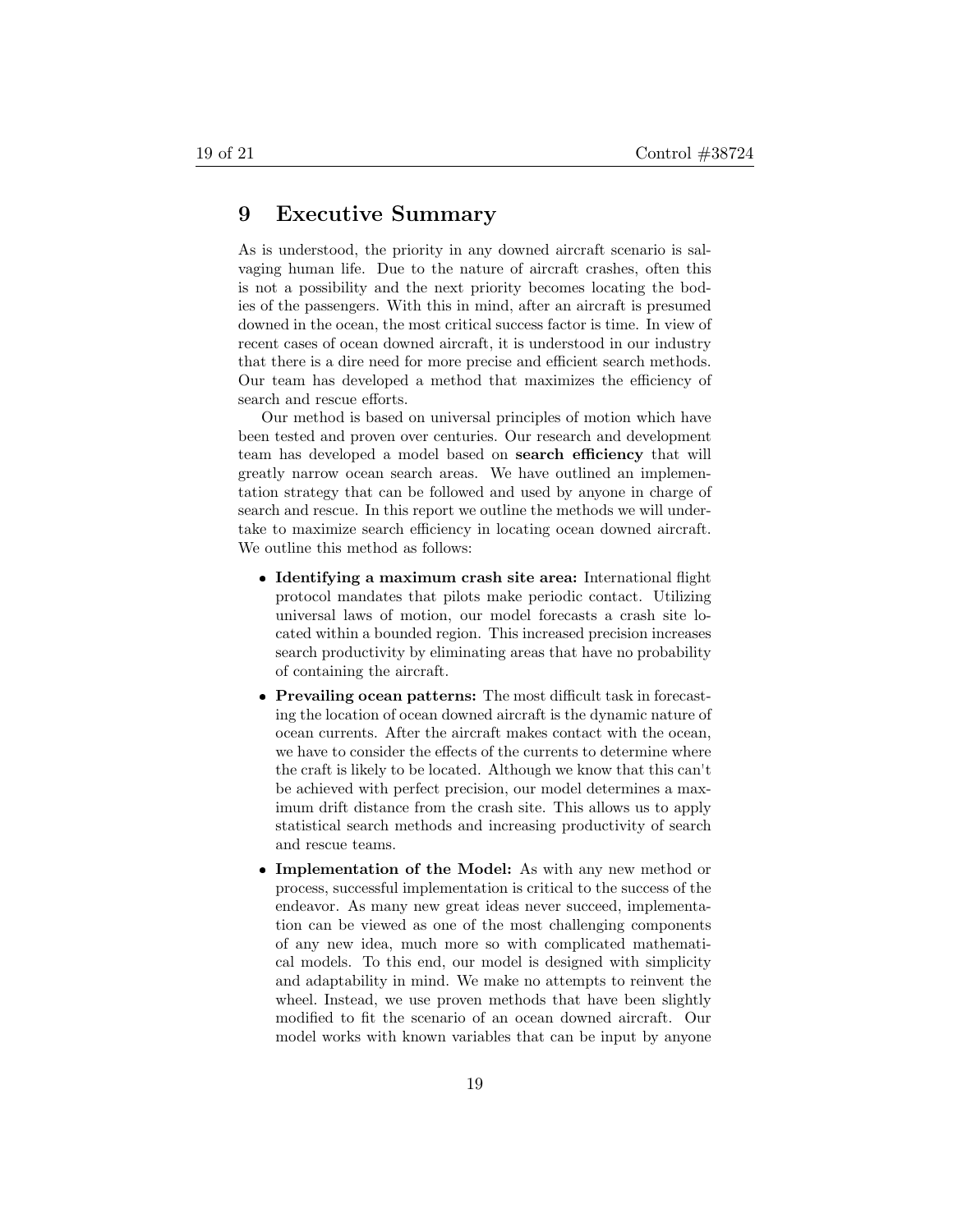trained in search and rescue. The model will be implemented in search and rescue training procedures and will be used in simulations effective immediately.

As recent events highlight the need for improvement in open ocean search efficiency, we have developed this model and methods for our clients. We are confident that with the application of the techniques heretofore outlined, we will dramatically increase search efficiency for ocean downed aircraft. Moreover, the overall task of salvaging human life in such events is the ultimate goal; we are also looking at ways of harnessing the wonders of technology to assist in our efforts. The recursive techniques used in the case of Air France Flight 447 and continuous satellite tracking are innovations that we will also utilize in our search and rescue efforts. Thank you for your trust, patience, and support in our efforts to not only increase search efficiency and productivity for ocean downed aircraft, but more importantly, in salvaging human life.